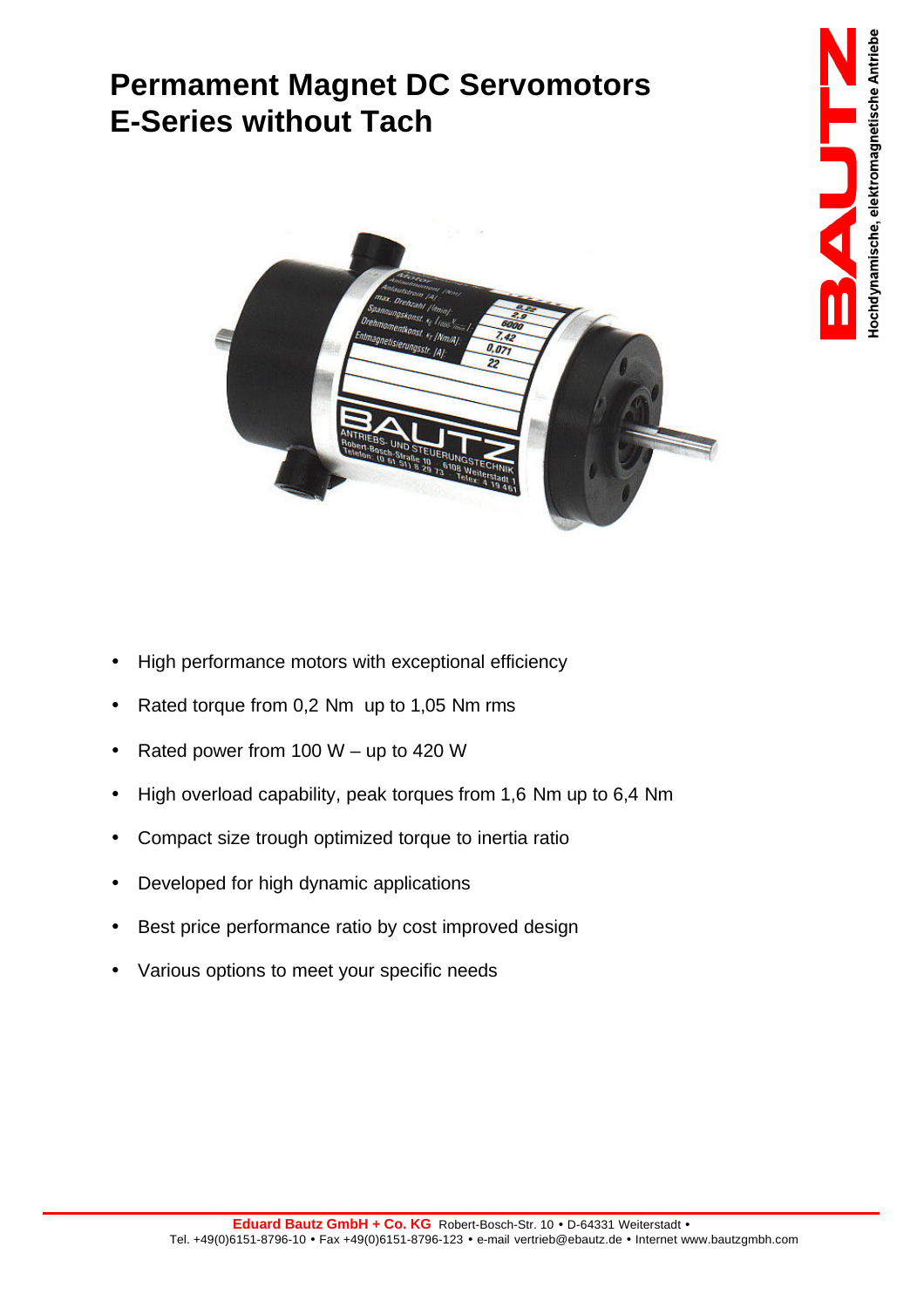### **Description**

The E-series is a family of permanent magnet DC servomotors designed to satisfy the demands of a broad range of industrial and professional applications, where highly precise speed and/or positioning performance are required.

E-series permanent magnet DC servomotors can match most of the applications in terms of precision and speed. The high level of technological know-how and the extreme accuracy of quality control make these servomotors highly reliable.

### **Standard Specification**

- Insulation class F
- Flange mounting IMB5 according to IEC 34-7
- Vibration class N (DIN 45665)
- Ambient temperature  $0 40^{\circ}$ C without derating
- Manufactured according to EN 60034-1: 1995-02
- **Flying leads**
- PG clamps (except 500 series)
- Protection class IP 44 (except 500 series: IP 23)
- Ball bearings with lifetime lubrication
- **Black coating**

#### **Standard Options**

- Fail safe brake
- **Encoder**
- Second shaft extension
- **Connectors**

### **Special Options**

- Terminal box
- Various connectors
- **Gearboxes**
- Shaft extensions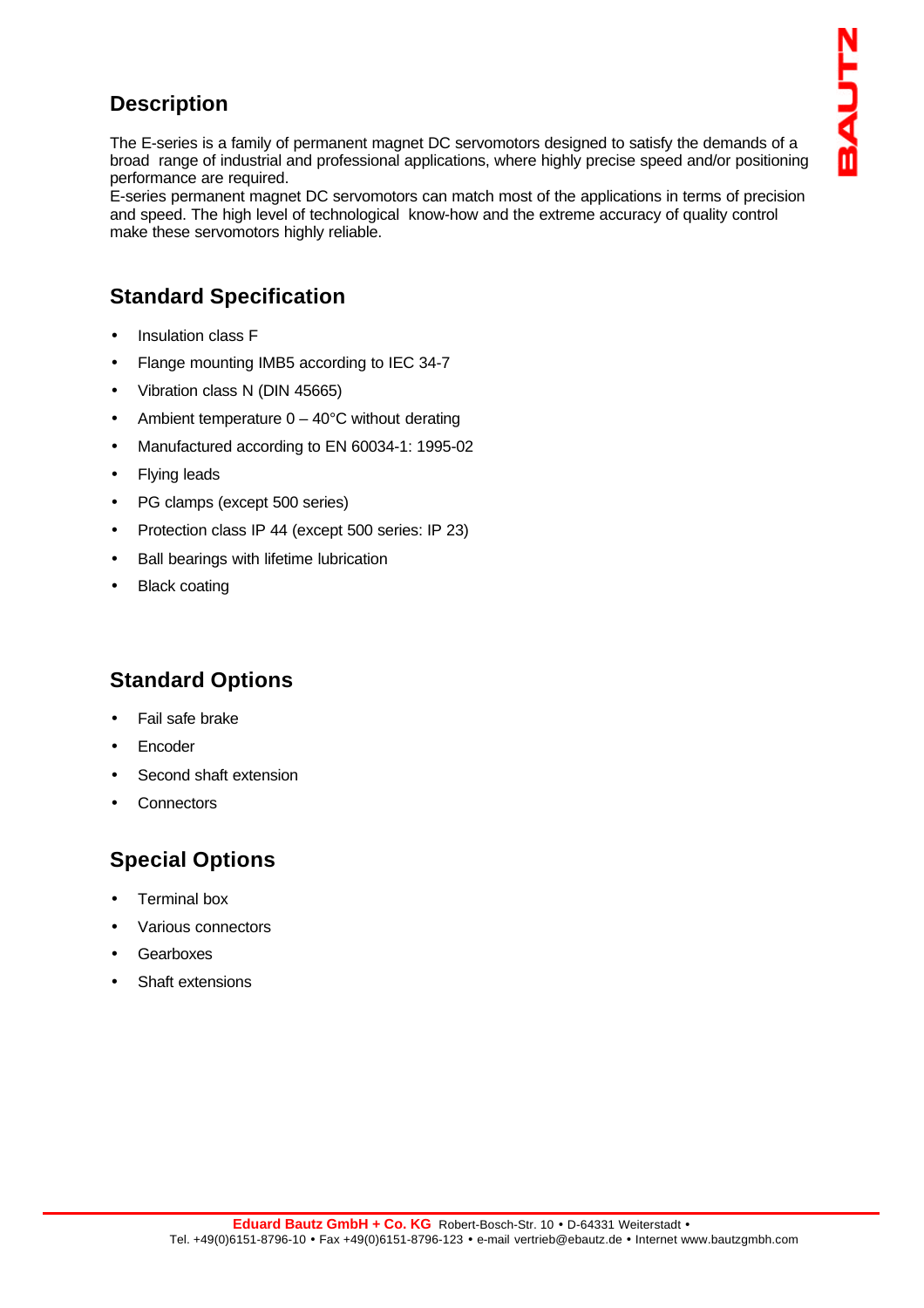**Technical Data** (at ambient temperatures of 25°C)

|                                    |                     | E540M | E542M | E543A-M | E543B-M | ¥<br>E642A-M | ¥<br>E642BM | ¥<br>E644A-M | ¥<br>E644B-M | E660A-M | E660B-M |
|------------------------------------|---------------------|-------|-------|---------|---------|--------------|-------------|--------------|--------------|---------|---------|
| Rated power $P_N$                  | W                   | 100   | 140   | 165     | 165     | 275          | 275         | 420          | 230          | 270     | 270     |
| Stall torque $M_0$                 | Nm                  | 0,22  | 0,36  | 0,42    | 0,42    | 0,72         | 0,72        | 1,25         | 1,25         | 0,85    | 0,85    |
| Rated torque $M_N$                 | Nm                  | 0,19  | 0,28  | 0,34    | 0,34    | 0,67         | 0,67        | 1,02         | 1,05         | 0,65    | 0,65    |
| Stall current $I_0$                | Α                   | 2,9   | 3,2   | 4,9     | 3,5     | 9,0          | 5,7         | 9,8          | 5,2          | 9,4     | 4,4     |
| Rated current $I_N$                | A                   | 2,6   | 2,8   | 4,0     | 2,8     | 8,4          | 5,3         | 8,2          | 4,4          | 7,2     | 3,3     |
| Peak current                       | Α                   | 22    | 21    | 15      | 12      | 39           | 25          | 50           | 24           | 43      | 20      |
| Rated speed                        | rpm                 | 5300  | 5000  | 4700    | 4700    | 4000         | 4000        | 4000         | 2100         | 4000    | 4000    |
| Max. speed                         | rpm                 | 6000  | 6000  | 5500    | 5500    | 5000         | 4500        | 4500         | 2300         | 4500    | 4500    |
| Armature inertia J <sub>M</sub>    | kgm <sup>2103</sup> | 0,028 | 0,038 | 0,048   | 0,048   | 0,11         | 0,11        | 0,23         | 0,23         | 0,21    | 0,21    |
| Torque constant $k_T$              | Nm/A                | 0,071 | 0,105 | 0,086   | 0,12    | 0,08         | 0,13        | 0,13         | 0,24         | 0,092   | 0,194   |
| Voltage constant $k_E$             | krpm                | 7,42  | 11,0  | 9,0     | 12,7    | 8,6          | 13,4        | 13,4         | 25,3         | 9,6     | 20,3    |
| Winding resistance R <sub>A</sub>  | Ω                   | 1,25  | 1,60  | 1,30    | 2,15    | 0,38         | 0,94        | 0,25         | 1,00         | 0,40    | 1,34    |
| Terminal resistance R <sub>K</sub> | $\Omega$            | 1,60  | 2,00  | 1,50    | 2,40    | 0,50         | 1,10        | 0,40         | 1,10         | 0,75    | 1,70    |
| Weight                             | kg                  | 1,00  | 1,40  | 1,60    | 1,60    | 2,30         | 2,30        | 4,10         | 4,10         | 2,70    | 2,70    |
| Mechanical time                    | ms                  | 8,3   | 8,6   | 8,0     | 8,0     | 7,5          | 8,7         | 5,3          | 5,3          | 10,0    | 10,0    |
| constant $t_m$                     |                     |       |       |         |         |              |             |              |              |         |         |
| Static friction loss $M_R$         | Nm                  | 0,021 | 0,021 | 0,021   | 0,021   | 0,057        | 0,057       | 0,057        | 0,057        | 0,049   | 0,049   |
| Electrical time constant           | ms                  | 2,1   | 2,6   | 1,6     | 2,0     | 0,8          | 0,08        | 1,6          | 1,7          | 1,6     | 3,2     |
| $t_e$                              |                     |       |       |         |         |              |             |              |              |         |         |
| Inductance L                       | mH                  | 3,39  | 5,20  | 2,40    | 4,80    | 0,42         | 0,86        | 0,64         | 1,90         | 1,20    | 5,40    |